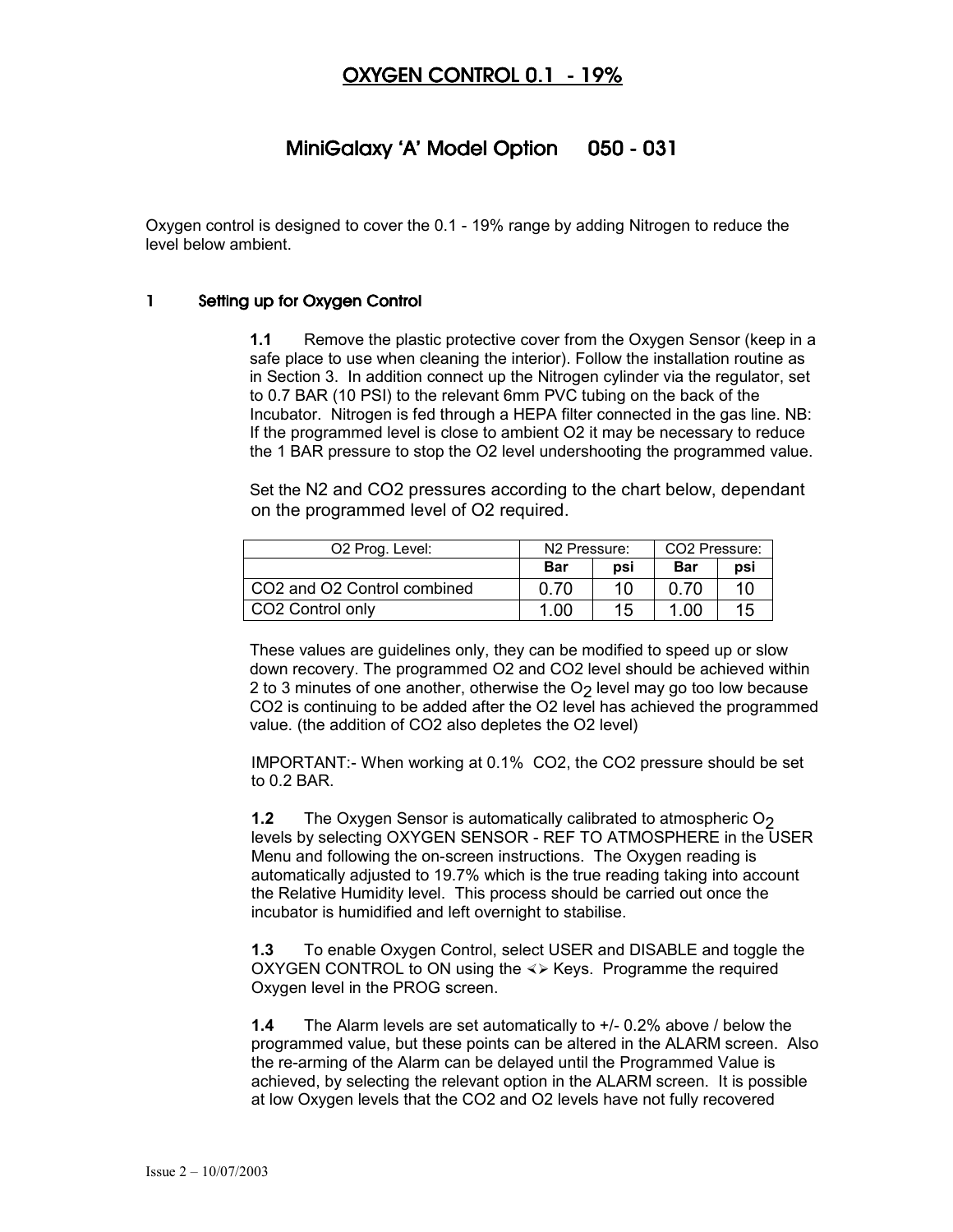within the Alarm Limits after the 15 minutes 'DELAY IN ARMING AFTER DOOR OPENING'. This time can be increased to suit individual circumstances in the ALARM screen.

**1.5** The Control of Oxygen is tailored such that both the Oxygen and the CO2 levels are achieved at approximately the same time. This is done by controlling the duty cycle of the  $N_2$  valve. This applies only when working in the rage 1.0 – 19.0%. See later section for 0.1 – 0.9% control information.

#### 2 Guidance Notes and Routine Checks When Using Oxygen Control

 **2.1** Carry out reference to atmosphere procedure monthly to ensure that long term drift in output from the sensor is corrected. It should be done at the required chamber temperature.

**2.2** Care should be taken not to flood the oxygen or CO2 sensor when cleaning. Do not use solvents on the sensor membrane.

Under normal humidity conditions (95-99% Rh) the sensor is unaffected. If for any reason liquid condenses around the sensor, restriction of gas flow may take place and a low signal will be given.

This could occur if there was a large spillage within the chamber or if the incubator is switched off whilst fully humidified. Both of these events would cause excess condensation to form on the chamber walls.

Normal operation can be restored by removing the humidity tray, drying the chamber completely and then running the incubator at 37°C for one hour. This will dry out the sensor, the Humidity Tray can then replaced and the incubator re-humidified.

#### 3 Referencing to Atmosphere Procedure.

**3.1** The Oxygen Sensor is a self-powered electrochemical cell which has a finite life dependent on the ambient Oxygen level, typically 1-2 years at atmospheric levels. During the sensor's life span, the signal produced will become degraded until it is ultimately un-useable. For this reason, the sensor should be referenced to atmospheric Oxygen levels regularly – we recommend monthly intervals. The REF TO ATMOSPHERE procedure has three possible outcomes:-

NB: - When working at Oxygen levels below 1.0% prior to the REF TO ATMOSPHERE is carried out, it is necessary to disable O2 Control, degas the chamber by opening the door for 1 minute and leave the sensor in atmospheric Oxygen for approximately 90 minutes. This is to allow the sensor to fully recover to ambient Oxygen level.

- a) The referencing procedure was completely successful no further action need be taken.
- b) The referencing procedure was successful, but the sensor is nearing the end of it's working life and requires replacement in a month or so.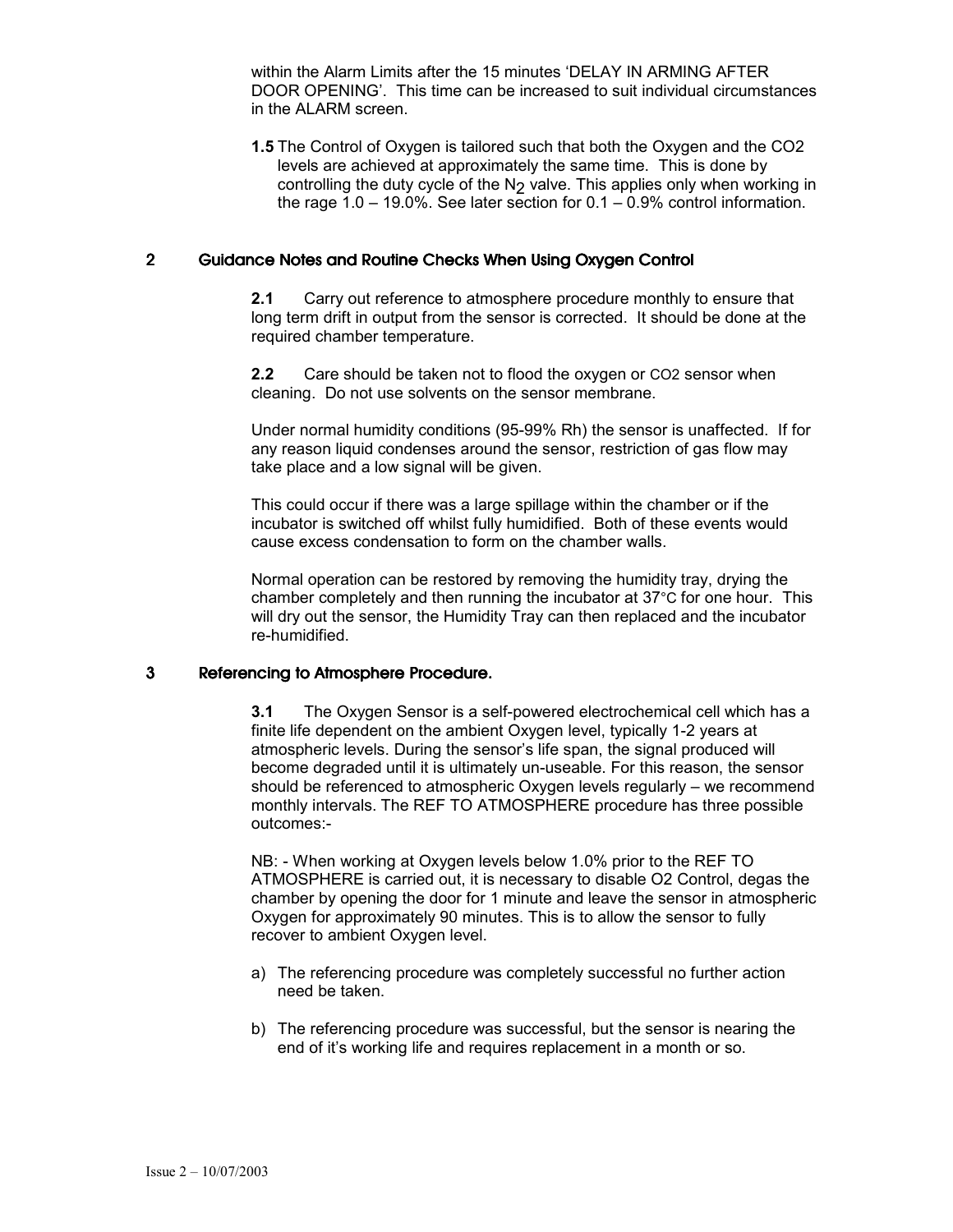c) The referencing procedure failed. Oxygen control will be disabled (incubator otherwise functions perfectly) until a new sensor is fitted and correctly re-referenced to atmosphere.

**3.2** If the referencing procedure detects that the sensor is nearing the end of it's working life the following message will be displayed on the screen:-

 O2 REFERENCE OK BUT SENSOR REQUIRES REPLACEMENT SHORTLY

PRESS ENTER TO PROCEED.

Pressing ENTER will change the screen to:

O² SENSOR

THE RESULT OF THE O2 REFERENCE PROCESS SHOWS THAT THE SIGNAL FROM THE O2 SENSOR HAS REDUCED INDICATING IT IS APPROACHING THE END OF ITS LIFE.

REPEAT THE REFERENCE PROCEDURE TO CONFIRM THIS RESULT.

CONTACT YOUR DISTRIBUTOR FOR REPLACEMENT INSTRUCTIONS.

#### PRESS ENTER TO PROCEED.

**3.3** If the referencing procedure detects that the sensor has failed the following message will be displayed on the screen:-

O2 REFERENCE FAILED

PRESS ENTER TO PROCEED

Pressing ENTER will change the screen to:

O² SENSOR

THE RESULT OF THE O2 REFERENCE PROCESS SHOWS THAT THE SIGNAL FROM THE O2 SENSOR HAS REDUCED BELOW AN ACCEPTABLE LEVEL AND HAS REACHED THE END OF ITS LIFE.

REPEAT THE REFERENCE PROCEDURE TO CONFIRM THIS RESULT.

CONTACT YOUR DISTRIBUTOR FOR REPLACEMENT INSTRUCTIONS.

#### PRESS NEXT TO PROCEED.

(continued on next page)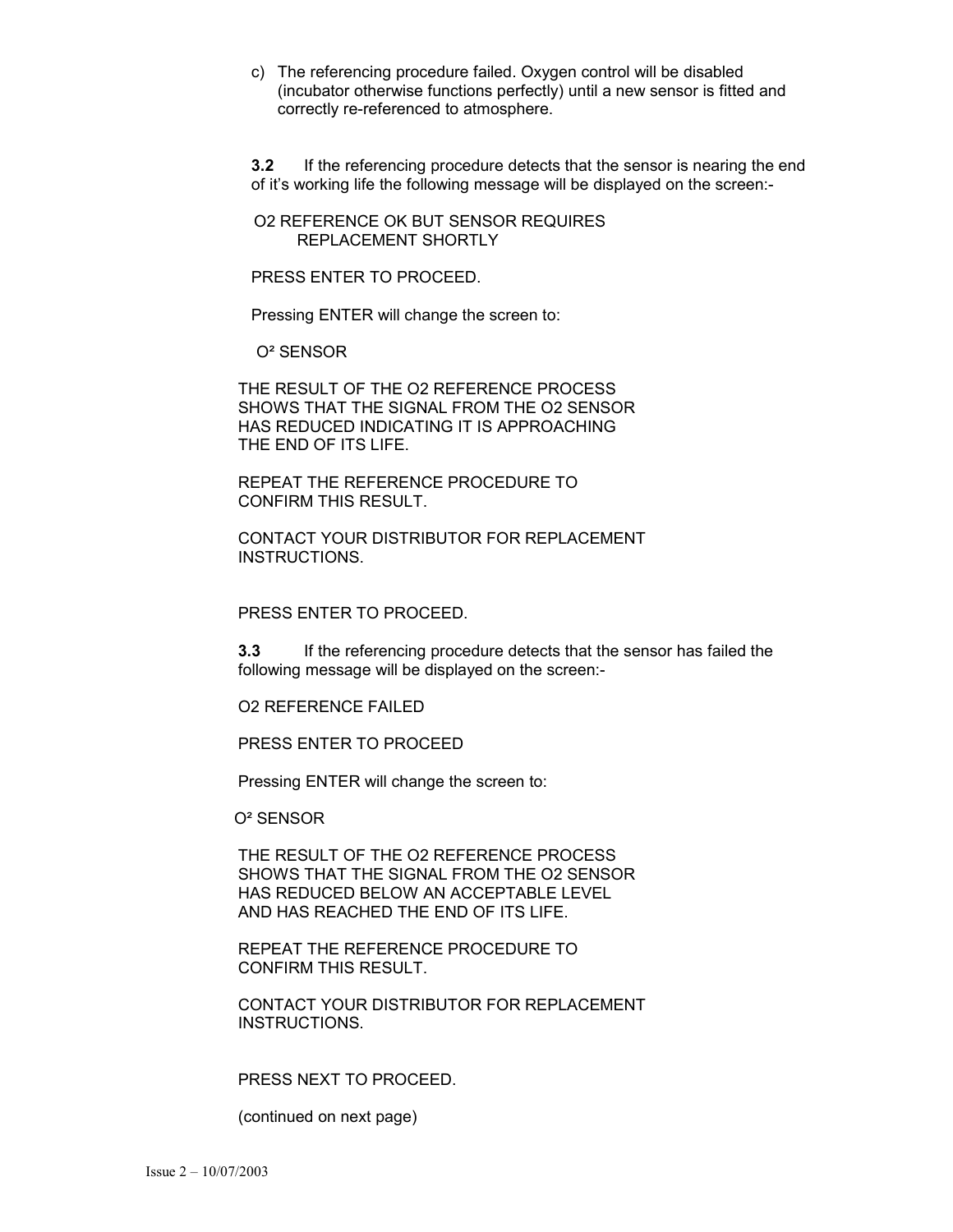Pressing NEXT will change the screen to:

O² SENSOR

OXYGEN CONTROL HAS BEEN DISABLED AS A RESULT BUT THE INCUBATOR IS OTHERWISE FULLY OPERATIONAL.

PRESS PREV TO VIEW PREVIOUS SCREEN. PRESS EXIT TO EXIT.

Pressing EXIT will return to the USER Screen and normal operation.

#### 4 Important Note Regarding Humidity in the Chamber

An additional Hydrophobic Filter is factory fitted to help prevent condensation reaching the actual sensor. See diagram on page 7 for filter replacement instructions.

### 5 Oxygen Sensor Trouble-shooting

If the Oxygen sensor fails suddenly (within a period of a few hours), it is very likely that the sensor inlet membrane has become blocked by condensation. This can be seen on the Datalogger screen as a sudden drop from the programmed value to around zero.

To dry the membrane:-

- 1) Remove the Hydrophobic Filter Holder assembly by unscrewing anti-clockwise.
- 2) Program the incubator for a temperature of at least  $37^{\circ}$ C (or higher if being used at a higher temperature). Program  $0.0\%$  CO<sub>2</sub> and disable the Oxygen control in the USER menu.
- 3) Close the door and allow the temperature to recover. Re-open the door for 15 seconds to release any build up of humidity. Repeat approx every 30 minutes.
- 4) Observe on the Datalogger  $O<sub>2</sub>$  Graph that the Oxygen level should quite suddenly recover after a few hours.
- 5) Leave the incubator for a further few hours to ensure that the membrane has thoroughly dried out.
- 6) To replace the Hydrophobic Filter Membrane:-
- 7.1) Gently push out the old Hydrophobic Filter Membrane & Filter Cap using a finger tip.
- 7.2) Clean & dry the Hydrophobic Filter Holder and Hydrophobic Filter Cap.
- 7.3) NB:- Gloves must be worn when handling a new Hydrophobic Filter Membrane to prevent contamination of the membrane! Gently place a new Hydrophobic Filter Membrane in the recess of the Hydrophobic Filter Holder (membrane is bi-directional and will work equally well either way round).
- 7.4) Gently press the Hydrophobic Filter Cap into the Hydrophobic Filter Holder to hold the membrane in position.
- 7.5) Replace the Hydrophobic Filter Holder assembly by screwing in clockwise. Finger tighten only – do not use any tools! Refer to page 7 for a diagrammatic explanation of this procedure.
- 8) Re-humidify the incubator and leave it for 2 or 3 hours, then carry out an OXYGEN SENSOR – REF TO ATMOSPHERE in the USER Screen. When the referencing has been completed the incubator is ready to use.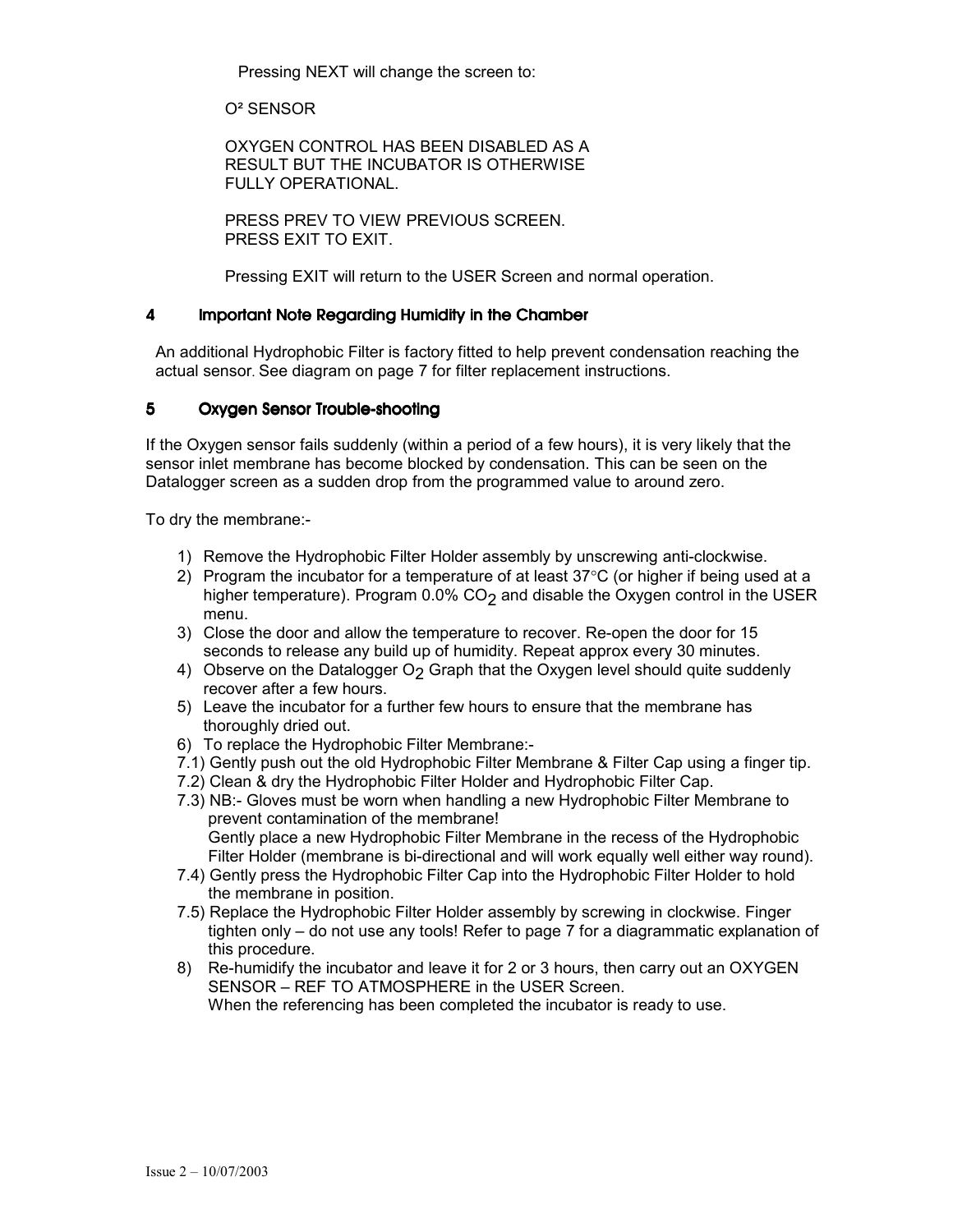### 6 Technical Specification

Sensor Type: Self-powered, diffusion-limited, electrochemical cell with temperature compensation.

| Zero Signal in Nitrogen:                  | $< 50 \mu V$                                                                                  |
|-------------------------------------------|-----------------------------------------------------------------------------------------------|
| Temperature Compensation:                 | $+/- 2\%$ of signal variation from 0-40°C                                                     |
| <b>Relative Humidity Range:</b>           | 0 - 99%, non-condensing                                                                       |
| <b>Operating Temperature Range:</b>       | $-20^{\circ}$ C to $+50^{\circ}$ C                                                            |
| Resolution:                               | 0.01% Oxygen                                                                                  |
| <b>Expected Operating Life:</b>           | 1 - 2 years in ambient Oxygen*                                                                |
| <b>Hydrophobic Filter Operating Life:</b> | No data available on the life of the filter but would<br>expect it to last at least 6 months. |

The Hydrophobic Filter should be changed each time the incubator is cleaned as it may have picked up some contamination or be affected by the cleaning fluids used. There is no visual indicator to show that it is time to replace the filter (unless it is visibly dirty).

### **Incubator Control**

| Programming:-                                                           | 0.1 to 19.0% in 0.1% steps.                                                                              |  |  |
|-------------------------------------------------------------------------|----------------------------------------------------------------------------------------------------------|--|--|
| Control Accuracy:-                                                      | $+/- 0.1\%$ (typical).                                                                                   |  |  |
| Programmed Level:<br>$0.1 - 1.0\%$<br>$1.0 - 10.0\%$<br>$10.0 - 19.0\%$ | <b>Measurement Accuracy:</b><br>$+/- 0.1\%$ (typical)<br>$+/- 0.25\%$ (typical)<br>$+/- 0.5\%$ (typical) |  |  |

### Incubator Recovery Rates (after 30 second Door Opening):-

| Oxygen Recovery to 1.0%                                       | $25 - 30$ Minutes                |  |  |  |  |
|---------------------------------------------------------------|----------------------------------|--|--|--|--|
| Nitrogen Input Rate                                           | 25 litres / Minute               |  |  |  |  |
| Nitrogen Consumption to 1.0% Oxygen                           | $625 - 750$ litres               |  |  |  |  |
| Oxygen Recovery to 0.1% Oxygen                                | $35 - 40$ Minutes                |  |  |  |  |
| Nitrogen Consumption to 0.1% Oxygen                           | 875 - 1125 litres                |  |  |  |  |
| $NB - All measurements made with the following assumptions:-$ |                                  |  |  |  |  |
| Nitrogen cylinder capacity (BOC Size 'W')                     | 9380 litres                      |  |  |  |  |
| Cylinder pressure                                             | 230 Bar                          |  |  |  |  |
| Nitrogen input pressure                                       | 1 BAR (15 lbf / in <sup>2)</sup> |  |  |  |  |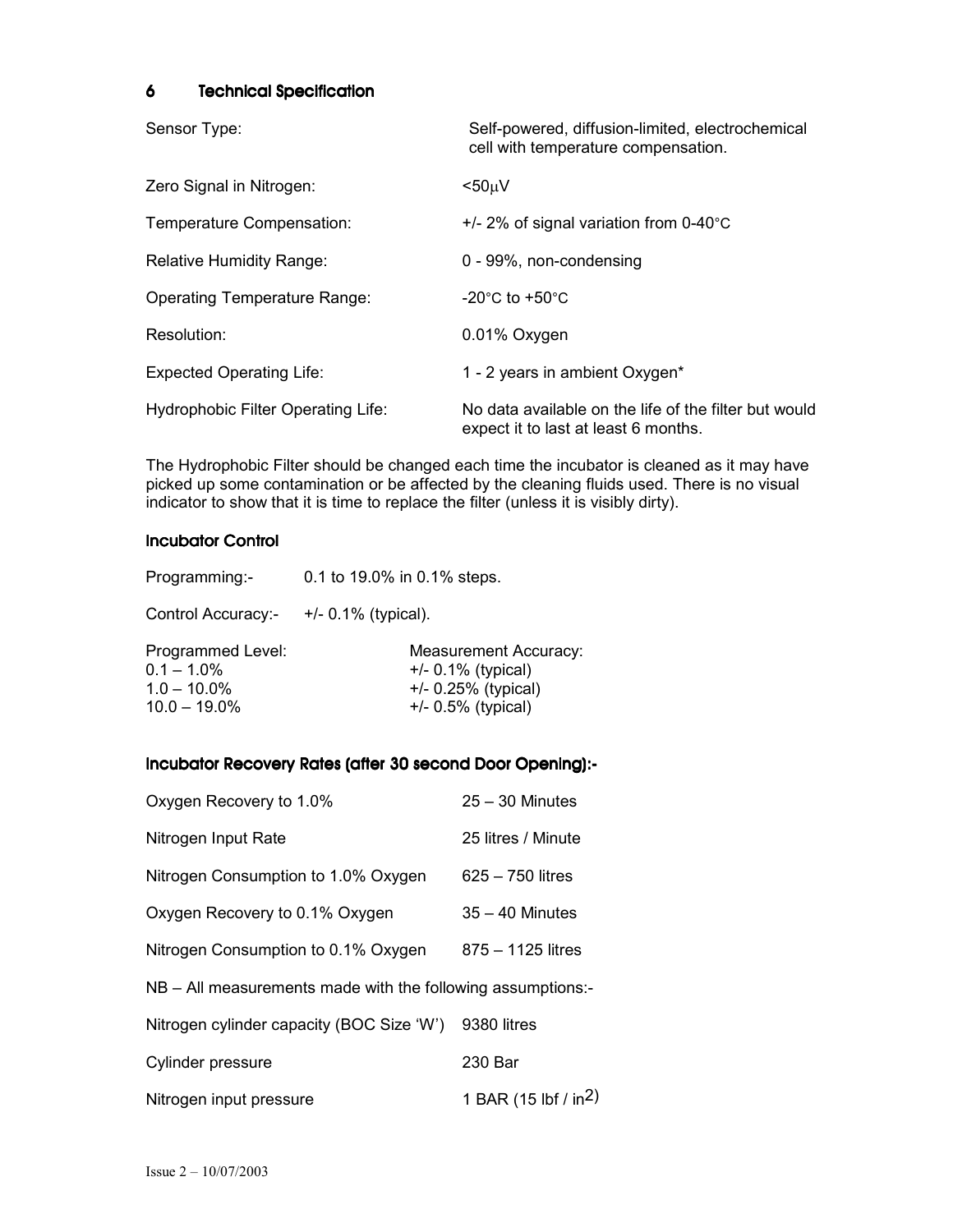| Nitrogen input rate                   |  | 25 litres / Minute at 1 BAR (lbf / in <sup>2</sup> ) |                    |  |  |                  |
|---------------------------------------|--|------------------------------------------------------|--------------------|--|--|------------------|
| Consumption at 0.1% (Door closed)     |  |                                                      | 500 litres / 24hrs |  |  |                  |
| <b>Typical Oxygen Reduction Rates</b> |  |                                                      |                    |  |  |                  |
| To $16\% - 3$ minutes                 |  |                                                      | $11\% - 4$ minutes |  |  | $6\% - 8$ minute |

It is recommended that an automatic changeover unit is used to eliminate the risk of Nitrogen supply failure.

## $CO<sub>2</sub>$  Recovery (0.1 – 0.9% programmed Oxygen Level)

CO2 is switched on once the Oxygen level is within 0.1% of Set Point. Recovery to 5.0% takes about 7 – 10 minutes.

 $CO<sub>2</sub>$  alarms are armed automatically once  $CO<sub>2</sub>$  Set Point has been reached.

### Nitrogen Control System (0.1 – 0.9% programmed Oxygen level)

To minimize Nitrogen consumption after the glass door has been opened, the Control System operates as follows:-

The Control System switches the Nitrogen valve on continuously until the  $O<sub>2</sub>$  is within 0.1% of set point.

The CO<sub>2</sub> valve is then switched on to allow the CO<sub>2</sub> level to reach Set Point. If the Oxygen level is above Set Point 15 minutes after the Nitrogen valve has switched off, it is switched on for 40 seconds and the CO<sub>2</sub> valve is switched on for 20 seconds. The CO<sub>2</sub> valve will then pulse until set point is reached.

The process described above will repeat itself until the  $O<sub>2</sub>$  Set Point is reached and is also repeated when the O<sub>2</sub> level rises above the set point.

If for any reason the O<sub>2</sub> level rises towards setpoint +0.2%, the N<sub>2</sub> valve will open continuously until the  $\overline{O}_2$  level reaches setpoint.

The CO<sub>2</sub> Auto Zero which normally takes place after a CO<sub>2</sub> alarm is cancelled because it would introduce additional Oxygen into the chamber. It may also be advisable to cancel the programmed CO<sub>2</sub> Auto Zero for the same reason.